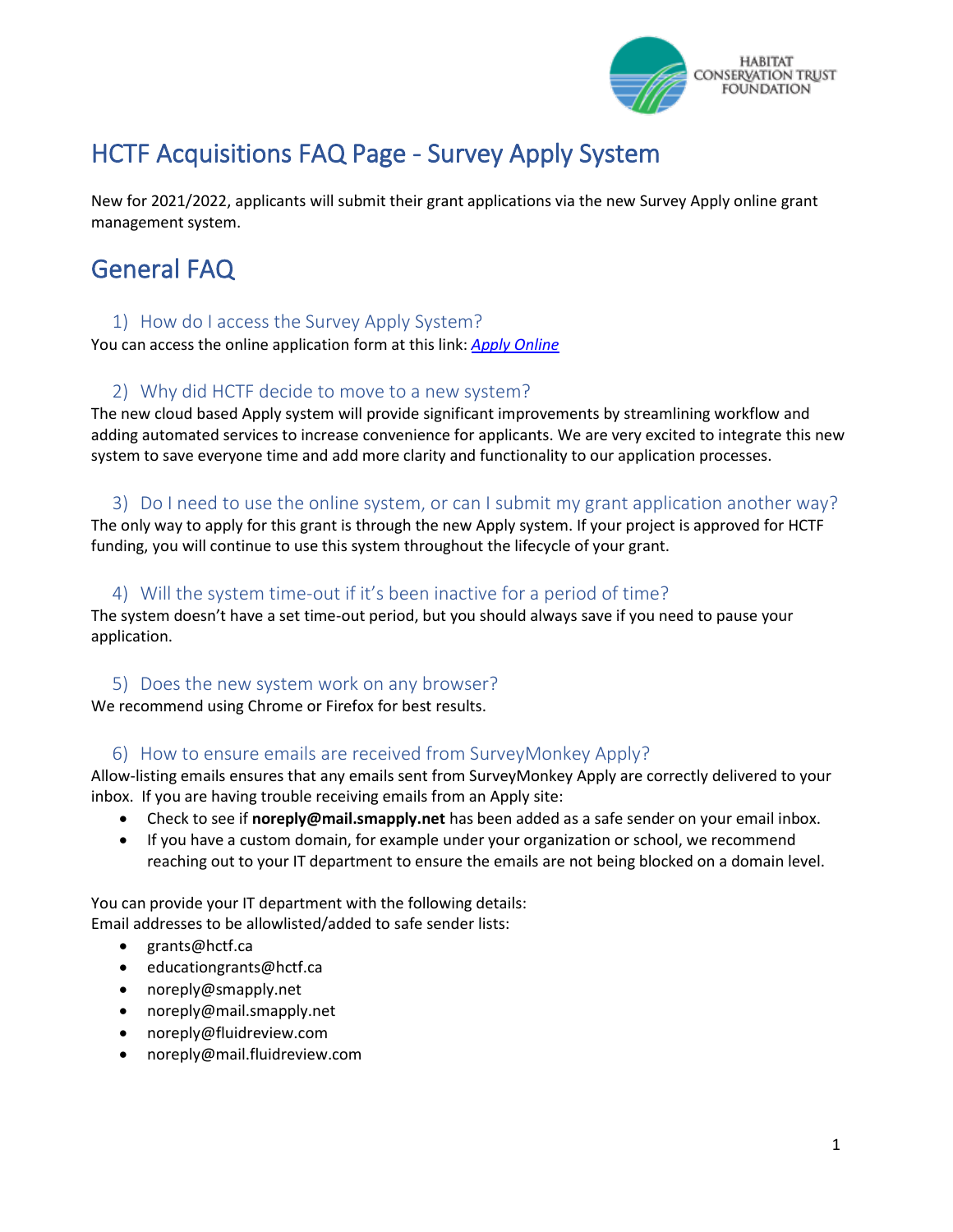

# Pre-Application Stage FAQ

## 7) I am interested to apply for a grant. How should I get started?

Word application worksheets are available on our website to draft your Acquisition proposal. We recommend completing these documents ahead of time and then copy-and-paste the text from the worksheets into the online application form.

- *[Acquisition Grant Application Worksheet](https://hctf.ca/wp-content/uploads/2020/02/HCTF-Acquisition-Word-Worksheet-2021-22.docx)*
- *[Acquisition Grant Proposal Guidelines](https://hctf.ca/wp-content/uploads/2020/02/HCTF-Acquisition-Proposal-Guidelines-2021-22.pdf)*

#### Create and verify your online account

#### **For New Users:**

Navigate to the HCTF Programs page, click on the program you intend to apply for, and then Click **Apply.** You will be prompted to enter your email address and create a password. You then need to access your email to verify your new account by clicking the link in the email. A Banner will appear within your portal until you have verified your account. Click Send **Verification Link** and follow the instructions sent in the email.

A Your email address has not been verified! **Send verification link** You will not be able to submit applications or complete certain tasks until you have verified your email address

#### **For Returning Users:**

Navigate to the HCTF Programs page**,** click on the program you intend to apply for, and click **Login** using the email address and the password you created when you originally signed up for the Survey Apply grant management system.

#### Create an online application

Once you are logged into the system, navigate to the **Programs** page on the dashboard, and select the Acquisition grant program. Click **Apply** in the upper-right corner of the page to begin your application. You may save your work at any time and return later to complete your application by logging into the system and locating the existing application under **My Applications** on the dashboard. If you are submitting more than 1 funding application, you will need to create a new application for additional ones.

#### 8) I forgot my password, what should I do?

You can reset your password by going to the applicant login page and clicking **Forgot your password link**, enter your email address to have your username sent to the email address on your account or enter your username to reset your password. Be sure to add **[grants@hctf.ca](mailto:grants@hctf.ca)** to your "safe senders" list. If you do not receive an email, check your spam and junk mailboxes to see if the email was routed there.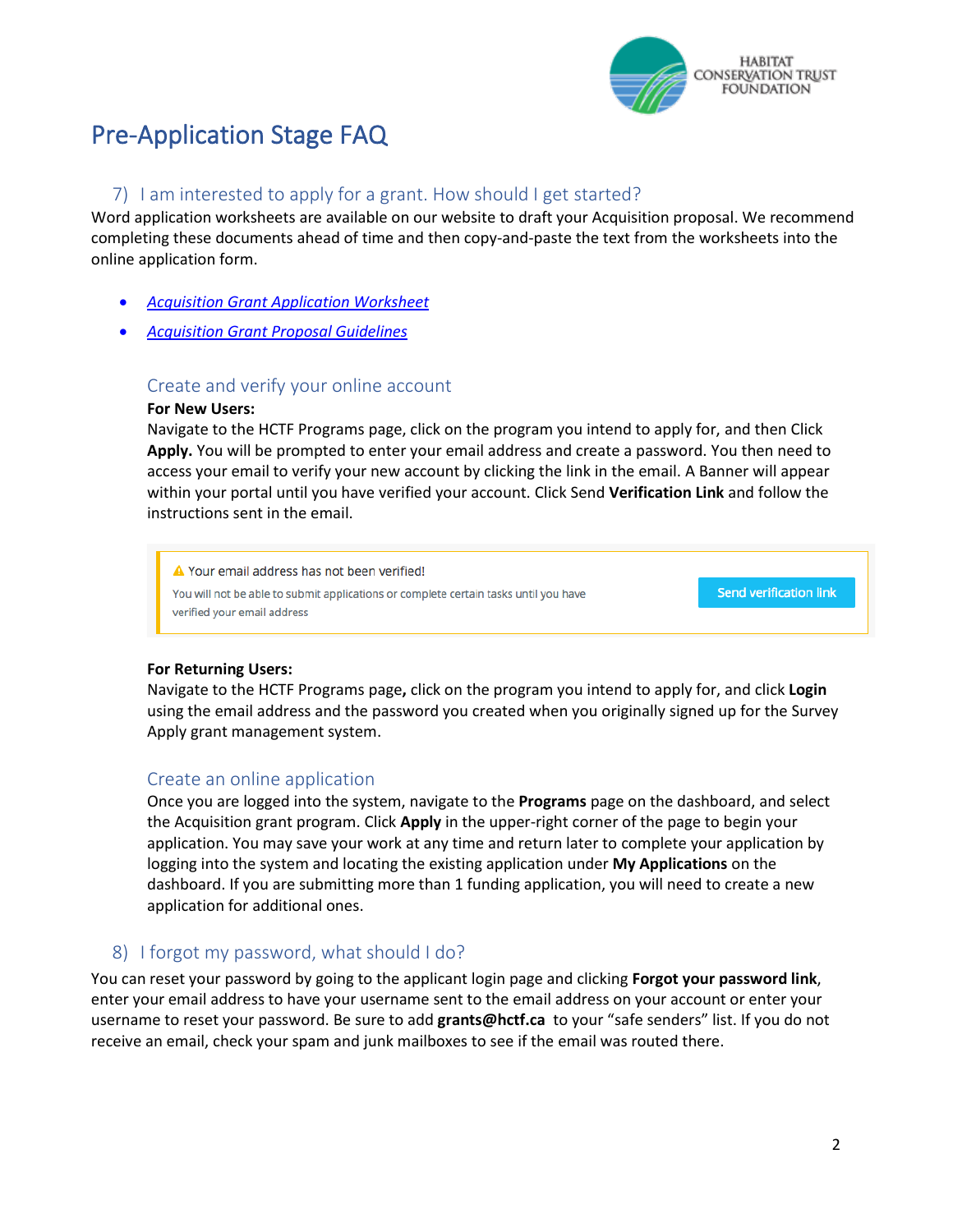

### 9) My proposal was not funded by HCTF last year, can I apply again?

Yes, we welcome re-submissions of proposals we were not able to fund in the past. Remember to address the comments you received from in your revised proposal.

# Completing Application FAQ

# 10) What if I do not have time to finish the online application once I start? Or what if my computer crashes while I am filling it out, will I lose everything?

You can select the **Save** button at the bottom of the application form at any time during the application process. This will save any information you have entered up to that point. You can return later to complete and submit your application. The system will automatically save on a regular basis so depending on when the last save happened, you should be able to access your partially completed proposal.

*Note: If you have not completed all the required fields on a page you will not be able to proceed. To avoid losing any work completed, please ensure you fill in all the required fields before you attempt to navigate away from that page.*

# 11) Who do I contact if I have trouble completing my application?

For technical system issues please contact Survey Apply directly at this link: *[Apply Customer Support.](https://hctf-grants.smapply.ca/helpdesk/)* From within the Survey Apply site you can click the "i" icon on the top right of the page and navigate to the **Help center** for useful instructions or click **Contact support** for any technical issues.



For any other concerns please contact *[lisa.wielinga@hctf.ca](mailto:lisa.wielinga@hctf.ca)* if you require additional assistance. It's best to become familiar with the new system several days before deadline day because deadline day is often very busy with questions and there could be a delay in our response time.

# 12) Can I invite one of my colleagues to work on the same proposal I am currently working on?

Within the application on the left side of the screen, click the **Add Collaborators** button. Upon doing so you can enter the email address of the collaborator you are adding, set the permissions of the user to "View & Edit" or "View Only" and provide an optional message to the collaborator.

Once the invite is sent, the collaborator will receive it at the email provided by the applicant. Within the email, the collaborator will be able to *Join* the application or *Decline* the invite. Upon clicking **Join Now** within the email the collaborator will be able to either Login or complete the registration process, depending on if they already have an account. Once they have logged in, they will be successfully added as a collaborator to the application.

*Note: Collaborators are not able to submit the application – the proposal can only be formally submitted by the account holder that initially created the application.*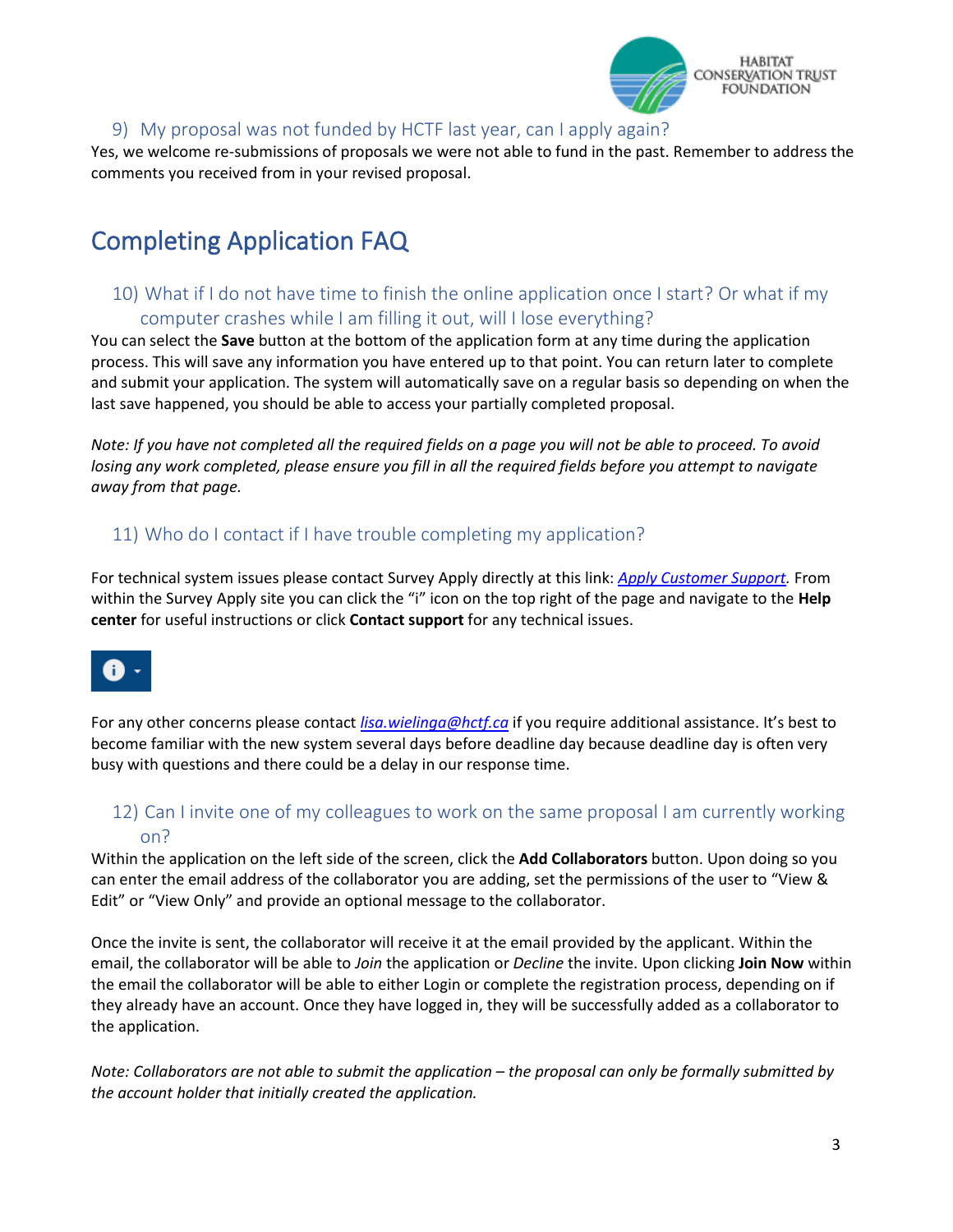

#### 13)How can I enter a project title for my application so it appears in the display?

In your application, click the 3 dots in the upper panel on the right next to Preview and select **Rename**. You can then type in your project name.

#### $\overline{\phantom{a}}$ **E** Preview

## 14)How do I navigate to other sections of the form?

The online form has 6 sections (6 pages) however it is not possible to navigate to other sections out of order. All required fields must be completed on the page before you can save and move onto the next page. To see what information is required on the application form, use the Worksheets in Word. The Required fields are marked in the Word file. We strongly advise applicants to complete their proposals using the worksheets in word first and copy the information into the online system.

#### 15) How do I format text in the online form?

The system does not allow formatting options like text bold, underline or italics. Formatting is not necessary and when copying from a Word file, any formatting will be removed.

### 16)Can I download or print a copy of my proposal once it has been submitted?

#### From the My Applications Page:

Click on the More Options icon (**…**) in the top right corner of the tile of the application you wish to download, Click **Download**

#### From Within the Application:

If you are on the application page with the list of Tasks to complete, to download your application: Click on the More Options icon (…) in the top right corner of the application, Click **Download**

From the Preview Page:

Within the Preview, click **Download** in the top right corner

#### 17)Is there a copy forward function?

No, all the information must be entered or pasted into the online form for each application.

#### 18) Can I submit a background report to accompany my proposal?

Yes, although you should include all the key information in the application itself because we cannot guarantee that the reviewers will have time to read additional reports.

#### 19) How do I edit my responses for a page after I have marked complete?

If you have previously pressed **Marked as Complete** on a form, but have not yet Submitted your application, you can make Edits to your task.

- 1. Enter into your application
- 2. Click on the task you wish to edit
- 3. Click on the More Options icon (…) in the top right corner of the task
- 4. Click **Edit**
- 5. Click **Previous**/ **Next** to navigate between the pages and make your changes
- 6. When done, navigate to the last page and press **Mark as Complete**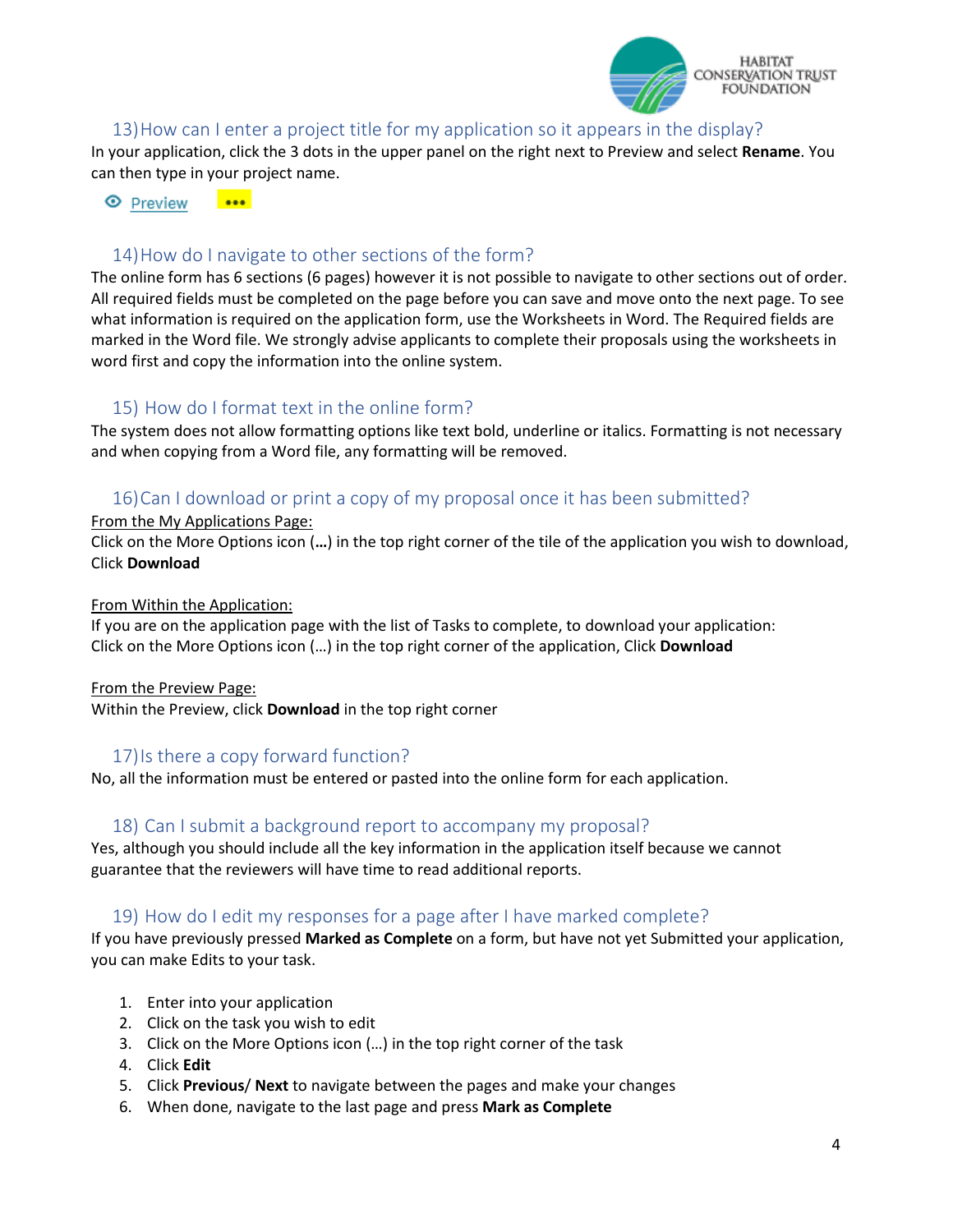|                                                                         | <b>HABITAT</b><br>CONSERVATION TRUST<br>FOUNDATION |
|-------------------------------------------------------------------------|----------------------------------------------------|
| <b>Application Form</b><br>Ø B<br>Completed Apr 16 2019 05:39 AM (GILT) | $\cdots$                                           |
| <b>Application Form</b><br>This is my form.<br>Question 1               | Download<br>Reset<br>Edit                          |

# 20) How do I submit my application?

To be able to submit your application you will first need to complete all required tasks within your application and upload the required files. Additionally, you will need to ensure that you have verified your email.

For each task you must click **Mark As Complete**. Once complete, the green circle icon beside the task will change to a checkmark  $\blacktriangleright$ . If a task is not complete there will be a half-full circle icon (see example below) which means you must first complete that task before you can submit.



Once all tasks are complete, submit your application by performing the following steps:

- 1. Within the application to submit, select **Review & Submit**
- 2. **Review** application materials
- 3. Once you've reviewed all your completed tasks, you can click to **Submit Your Application**

**SUBMIT YOUR APPLICATION** 

# 21) How do I know my application has been submitted?

You will receive an electronic notification email from HCTF that your application has been received. If you do not receive an email, check your Junk or Spam folder. If you still do not see it, please email HCTF.

# 22) Can I add more information to my application after the deadline?

Once your grant application has been submitted you cannot make changes to the application. The HCTF Apply System closes once the deadline is passed and additional submissions are not possible.